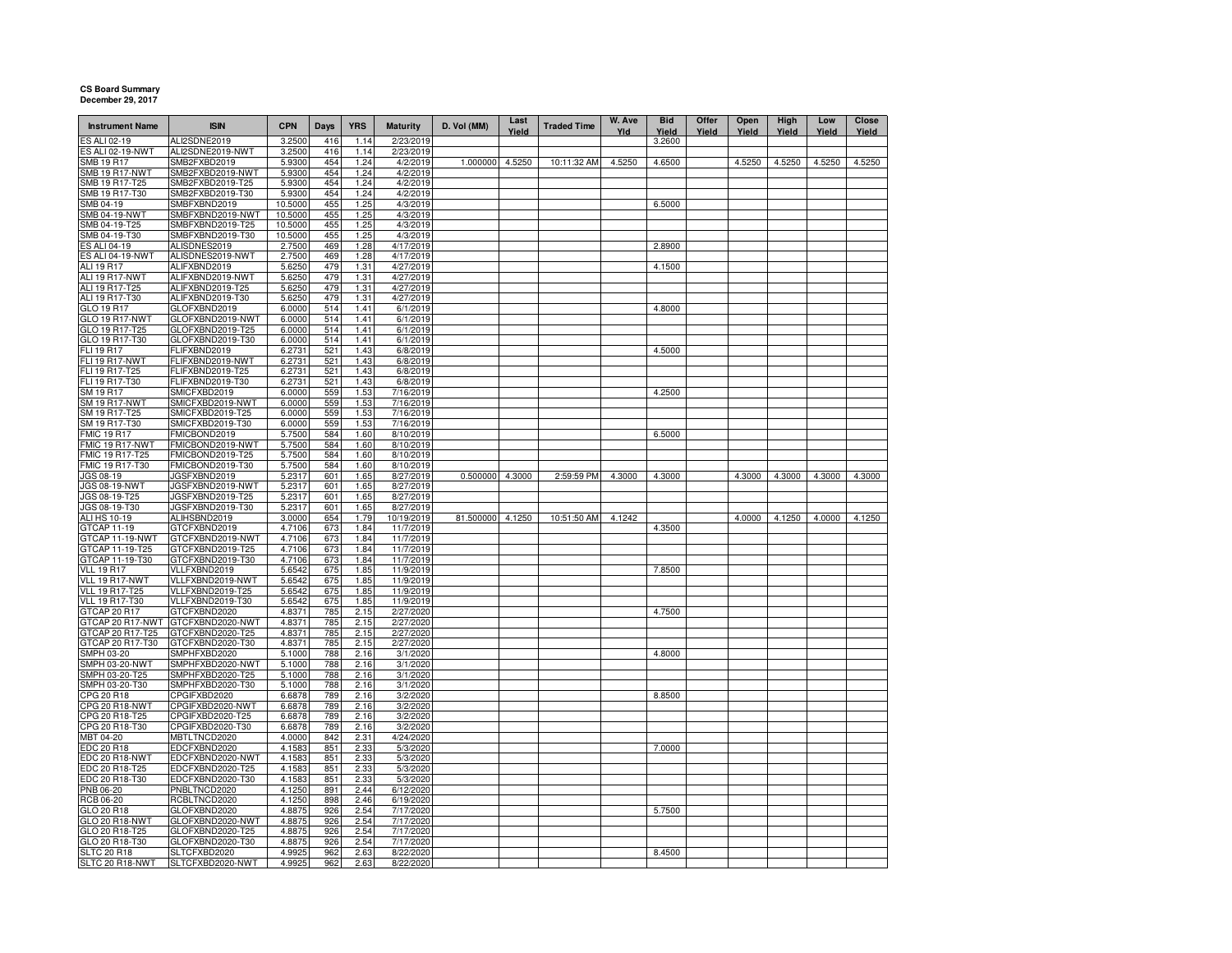| <b>Instrument Name</b>                | <b>ISIN</b>                      | <b>CPN</b>       | Days         | <b>YRS</b>   | <b>Maturity</b>         | D. Vol (MM)      | Last<br>Yield | <b>Traded Time</b> | W. Ave<br>Yld | <b>Bid</b><br>Yield | Offer<br>Yield | Open<br>Yield | <b>High</b><br>Yield | Low<br>Yield | Close<br>Yield |
|---------------------------------------|----------------------------------|------------------|--------------|--------------|-------------------------|------------------|---------------|--------------------|---------------|---------------------|----------------|---------------|----------------------|--------------|----------------|
| SLTC 20 R18-T25                       | SLTCFXBD2020-T25                 | 4.9925           | 962          | 2.63         | 8/22/2020               |                  |               |                    |               |                     |                |               |                      |              |                |
| SLTC 20 R18-T30                       | SLTCFXBD2020-T30                 | 4.9925           | 962          | 2.63         | 8/22/2020               |                  |               |                    |               |                     |                |               |                      |              |                |
| BDO 10-20<br>ALI 20 R19               | BDO2LTNC2020<br>ALIFXBND2020     | 3.7500<br>4.6250 | 1007<br>1011 | 2.76<br>2.77 | 10/6/2020<br>10/10/2020 |                  |               |                    |               | 6.5000<br>4.9500    |                |               |                      |              |                |
| ALI 20 R19-NWT                        | ALIFXBND2020-NWT                 | 4.6250           | 1011         | 2.77         | 10/10/2020              |                  |               |                    |               |                     |                |               |                      |              |                |
| ALI 20 R19-T25                        | ALIFXBND2020-T25                 | 4.6250           | 1011         | 2.77         | 10/10/2020              |                  |               |                    |               |                     |                |               |                      |              |                |
| ALI 20 R19-T30                        | ALIFXBND2020-T30                 | 4.6250           | 1011         | 2.77         | 10/10/2020              |                  |               |                    |               |                     |                |               |                      |              |                |
| <b>HOUSE 10-20</b>                    | HOUSEFBD2020                     | 6.2080           | 1017         | 2.78         | 10/16/2020              |                  |               |                    |               | 5.1500              |                |               |                      |              |                |
| HOUSE 10-20-NWT                       | HOUSEFBD2020-NWT                 | 6.2080           | 1017         | 2.78         | 10/16/2020              |                  |               |                    |               |                     |                |               |                      |              |                |
| <b>HOUSE 10-20-T25</b>                | HOUSEFBD2020-T25                 | 6.2080           | 1017         | 2.78         | 10/16/2020              |                  |               |                    |               |                     |                |               |                      |              |                |
| <b>HOUSE 10-20-T30</b><br>AEV 11-20   | HOUSEFBD2020-T30<br>AEV2FXBD2020 | 6.2080<br>4.4722 | 1017<br>1038 | 2.78<br>2.84 | 10/16/2020<br>11/6/2020 |                  |               |                    |               | 5.0000              |                |               |                      |              |                |
| <b>AEV 11-20-NWT</b>                  | AEV2FXBD2020-NWT                 | 4.4722           | 1038         | 2.84         | 11/6/2020               |                  |               |                    |               |                     |                |               |                      |              |                |
| AEV 11-20-T25                         | AEV2FXBD2020-T25                 | 4.4722           | 1038         | 2.84         | 11/6/2020               |                  |               |                    |               |                     |                |               |                      |              |                |
| AEV 11-20-T30                         | AEV2FXBD2020-T30                 | 4.4722           | 1038         | 2.84         | 11/6/2020               |                  |               |                    |               |                     |                |               |                      |              |                |
| FLI 20 R19                            | FLIFXBND2020                     | 4.8562           | 1040         | 2.85         | 11/8/2020               |                  |               |                    |               | 4.7000              |                |               |                      |              |                |
| FLI 20 R19-NWT                        | FLIFXBND2020-NWT                 | 4.8562           | 1040         | 2.85         | 11/8/2020               |                  |               |                    |               |                     |                |               |                      |              |                |
| FLI 20 R19-T25                        | FLIFXBND2020-T25                 | 4.8562           | 1040         | 2.85         | 11/8/2020               |                  |               |                    |               |                     |                |               |                      |              |                |
| FLI 20 R19-T30<br>AEV 20 R19          | FLIFXBND2020-T30<br>AEVFXBND2020 | 4.8562<br>4.4125 | 1040<br>1053 | 2.85<br>2.88 | 11/8/2020<br>11/21/2020 |                  |               |                    |               | 5.0000              |                |               |                      |              |                |
| AEV 20 R19-NWT                        | AEVFXBND2020-NWT                 | 4.4125           | 1053         | 2.88         | 11/21/2020              |                  |               |                    |               |                     |                |               |                      |              |                |
| AEV 20 R19-T25                        | AEVFXBND2020-T25                 | 4.4125           | 1053         | 2.88         | 11/21/2020              |                  |               |                    |               |                     |                |               |                      |              |                |
| AEV 20 R19-T30                        | AEVFXBND2020-T30                 | 4.4125           | 1053         | 2.88         | 11/21/2020              |                  |               |                    |               |                     |                |               |                      |              |                |
| <b>MER 20 P19</b>                     | MERFXBND2020                     | 4.3750           | 1074         | 2.94         | 12/12/2020              | 0.100000         | 4.9000        | 9:54:10 AM         | 4.9000        | 4.9000              |                | 4.9000        | 4.9000               | 4.9000       | 4.9000         |
| MER 20 P19-NWT                        | MERFXBND2020-NWT                 | 4.3750           | 1074         | 2.94         | 12/12/2020              |                  |               |                    |               |                     |                |               |                      |              |                |
| MER 20 P19-T25                        | MERFXBND2020-T25                 | 4.3750           | 1074         | 2.94         | 12/12/2020              |                  |               |                    |               |                     |                |               |                      |              |                |
| MER 20 P19-T30<br><b>TEL 21 R19</b>   | MERFXBND2020-T30<br>TELFXBND2021 | 4.3750<br>5.2250 | 1074<br>1130 | 2.94         | 12/12/2020<br>2/6/2021  |                  |               |                    |               |                     |                |               |                      |              |                |
| TEL 21 R19-NWT                        | TELFXBND2021-NWT                 | 5.2250           | 1130         | 3.09<br>3.09 | 2/6/2021                | 13.340000        | 4.5500        | 3:16:46 PM         | 4.6621        | 4.7000              |                | 5.0000        | 5.0000               | 4.5500       | 4.5500         |
| <b>TEL 21 R19-T25</b>                 | TELFXBND2021-T25                 | 5.2250           | 1130         | 3.09         | 2/6/2021                |                  |               |                    |               |                     |                |               |                      |              |                |
| TEL 21 R19-T30                        | TELFXBND2021-T30                 | 5.2250           | 1130         | 3.09         | 2/6/2021                |                  |               |                    |               |                     |                |               |                      |              |                |
| ABS 21 R19                            | ABSFXBND2021                     | 5.3350           | 1134         | 3.10         | 2/10/2021               | 1.000000         | 4.5000        | 11:53:39 AM        | 4.5000        | 7.6000              |                | 4.5000        | 4.5000               | 4.5000       | 4.5000         |
| ABS 21 R19-NWT                        | ABSFXBND2021-NWT                 | 5.3350           | 1134         | 3.10         | 2/10/2021               |                  |               |                    |               |                     |                |               |                      |              |                |
| ABS 21 R19-T25                        | ABSFXBND2021-T25                 | 5.3350           | 1134         | 3.10         | 2/10/2021               |                  |               |                    |               |                     |                |               |                      |              |                |
| ABS 21 R19-T30                        | ABSFXBND2021-T30                 | 5.3350           | 1134         | 3.10         | 2/10/2021               |                  |               |                    |               |                     |                |               |                      |              |                |
| ROCK 21 R19<br>ROCK 21 R19-NWT        | ROCKFXBD2021<br>ROCKFXBD2021-NWT | 5.0932<br>5.0932 | 1139<br>1139 | 3.12<br>3.12 | 2/15/2021<br>2/15/2021  | 1.000000         | 4.9750        | 11:19:47 AM        | 4.9750        | 4.8000              |                | 4.9750        | 4.9750               | 4.9750       | 4.9750         |
| ROCK 21 R19-T25                       | ROCKFXBD2021-T25                 | 5.0932           | 1139         | 3.12         | 2/15/2021               |                  |               |                    |               |                     |                |               |                      |              |                |
| ROCK 21 R19-T30                       | ROCKFXBD2021-T30                 | 5.0932           | 1139         | 3.12         | 2/15/2021               |                  |               |                    |               |                     |                |               |                      |              |                |
| SMPH 02-21                            | SMPH2FBD2021                     | 4.5095           | 1149         | 3.15         | 2/25/2021               |                  |               |                    |               | 4.6250              |                |               |                      |              |                |
| SMPH 02-21-NWT                        | SMPH2FBD2021-NWT                 | 4.5095           | 1149         | 3.15         | 2/25/2021               |                  |               |                    |               |                     |                |               |                      |              |                |
| SMPH 02-21-T25                        | SMPH2FBD2021-T25                 | 4.5095           | 1149         | 3.15         | 2/25/2021               |                  |               |                    |               |                     |                |               |                      |              |                |
| SMPH 02-21-T30                        | SMPH2FBD2021-T30                 | 4.5095           | 1149         | 3.15         | 2/25/2021               |                  |               |                    |               |                     |                |               |                      |              |                |
| JGS 21 R19<br>JGS 21 R19-NWT          | JGSFXBND2021<br>JGSFXBND2021-NWT | 5.2442<br>5.2442 | 1151<br>1151 | 3.15<br>3.15 | 2/27/2021<br>2/27/2021  |                  |               |                    |               | 5.1500              |                |               |                      |              |                |
| JGS 21 R19-T25                        | JGSFXBND2021-T25                 | 5.2442           | 1151         | 3.15         | 2/27/2021               |                  |               |                    |               |                     |                |               |                      |              |                |
| JGS 21 R19-T30                        | JGSFXBND2021-T30                 | 5.2442           | 1151         | 3.15         | 2/27/2021               |                  |               |                    |               |                     |                |               |                      |              |                |
| <b>SLI 21 R18</b>                     | SLIFXBND2021                     | 6.7150           | 1174         | 3.21         | 3/22/2021               |                  |               |                    |               | 6.7500              |                |               |                      |              |                |
| SLI 21 R18-NWT                        | SLIFXBND2021-NWT                 | 6.7150           | 1174         | 3.21         | 3/22/2021               |                  |               |                    |               |                     |                |               |                      |              |                |
| SLI 21 R18-T25                        | SLIFXBND2021-T25                 | 6.7150           | 1174         | 3.21         | 3/22/2021               |                  |               |                    |               |                     |                |               |                      |              |                |
| SLI 21 R18-T30                        | SLIFXBND2021-T30                 | 6.7150           | 1174         | 3.21         | 3/22/2021               |                  |               |                    |               |                     |                |               |                      | 4.7500       |                |
| <b>MNTC 21 R19</b><br>MNTC 21 R19-NWT | MNTCFXBD2021<br>MNTCFXBD2021-NWT | 5.0700<br>5.0700 | 1183<br>1183 | 3.24<br>3.24 | 3/31/2021<br>3/31/2021  | 10.000000 4.7500 |               | 2:37:16 PM         | 4.7500        | 4.9000              |                | 4.7500        | 4.7500               |              | 4.7500         |
| MNTC 21 R19-T25                       | MNTCFXBD2021-T25                 | 5.0700           | 1183         | 3.24         | 3/31/2021               |                  |               |                    |               |                     |                |               |                      |              |                |
| MNTC 21 R19-T30                       | MNTCFXBD2021-T30                 | 5.0700           | 1183         | 3.24         | 3/31/2021               |                  |               |                    |               |                     |                |               |                      |              |                |
| SMB 21 R19                            | SMBFXBND2021                     | 5.5000           | 1185         | 3.24         | 4/2/2021                |                  |               |                    |               | 4.9500              |                |               |                      |              |                |
| <b>SMB 21 R19-NWT</b>                 | SMBFXBND2021-NWT                 | 5.5000           | 1185         | 3.24         | 4/2/2021                |                  |               |                    |               |                     |                |               |                      |              |                |
| SMB 21 R19-T25                        | SMBFXBND2021-T25                 | 5.5000           | 1185         | 3.24         | 4/2/2021                |                  |               |                    |               |                     |                |               |                      |              |                |
| SMB 21 R19-T30                        | SMBFXBND2021-T30                 | 5.5000           | 1185         | 3.24         | 4/2/2021                |                  |               |                    |               |                     |                |               |                      |              |                |
| LBP 04-21<br><b>VLL 21 R19</b>        | LBPLTNCD2021<br>VLLFXBND2021     | 3.7500<br>5.9437 | 1192<br>1222 | 3.26<br>3.35 | 4/9/2021<br>5/9/2021    |                  |               |                    |               | 8.1000              |                |               |                      |              |                |
| VLL 21 R19-NWT                        | VLLFXBND2021-NWT                 | 5.9437           | 1222         | 3.35         | 5/9/2021                |                  |               |                    |               |                     |                |               |                      |              |                |
| <b>VLL 21 R19-T25</b>                 | VLLFXBND2021-T25                 | 5.9437           | 1222         | 3.35         | 5/9/2021                |                  |               |                    |               |                     |                |               |                      |              |                |
| VLL 21 R19-T30                        | VLLFXBND2021-T30                 | 5.9437           | 1222         | 3.35         | 5/9/2021                |                  |               |                    |               |                     |                |               |                      |              |                |
| AC 05-21                              | ACFXBOND2021                     | 6.8000           | 1225         | 3.35         | 5/12/2021               | 0.100000         | 5.1500        | 9:52:16 AM         | 5.1500        | 5.1500              |                | 5.1500        | 5.1500               | 5.1500       | 5.1500         |
| AC 05-21-NWT                          | ACFXBOND2021-NWT                 | 6.8000           | 1225         | 3.35         | 5/12/2021               |                  |               |                    |               |                     |                |               |                      |              |                |
| AC 05-21-T25                          | ACFXBOND2021-T25                 | 6.8000           | 1225         | 3.35         | 5/12/2021               |                  |               |                    |               |                     |                |               |                      |              |                |
| AC 05-21-T30<br>SM 21 R19             | ACFXBOND2021-T30<br>SMICFXBD2021 | 6.8000           | 1225<br>1232 | 3.35         | 5/12/2021<br>5/19/2021  |                  |               |                    |               |                     |                |               |                      |              |                |
| <b>SM 21 R19-NWT</b>                  | SMICFXBD2021-NWT                 | 5.2958<br>5.2958 | 1232         | 3.37<br>3.37 | 5/19/2021               |                  |               |                    |               | 5.0500              |                |               |                      |              |                |
| SM 21 R19-T25                         | SMICFXBD2021-T25                 | 5.2958           | 1232         | 3.37         | 5/19/2021               |                  |               |                    |               |                     |                |               |                      |              |                |
| SM 21 R19-T30                         | SMICFXBD2021-T30                 | 5.2958           | 1232         | 3.37         | 5/19/2021               |                  |               |                    |               |                     |                |               |                      |              |                |
| CHI 21 R19                            | CHIFXBND2021                     | 5.3200           | 1250         | 3.42         | 6/6/2021                |                  |               |                    |               | 5.1000              |                |               |                      |              |                |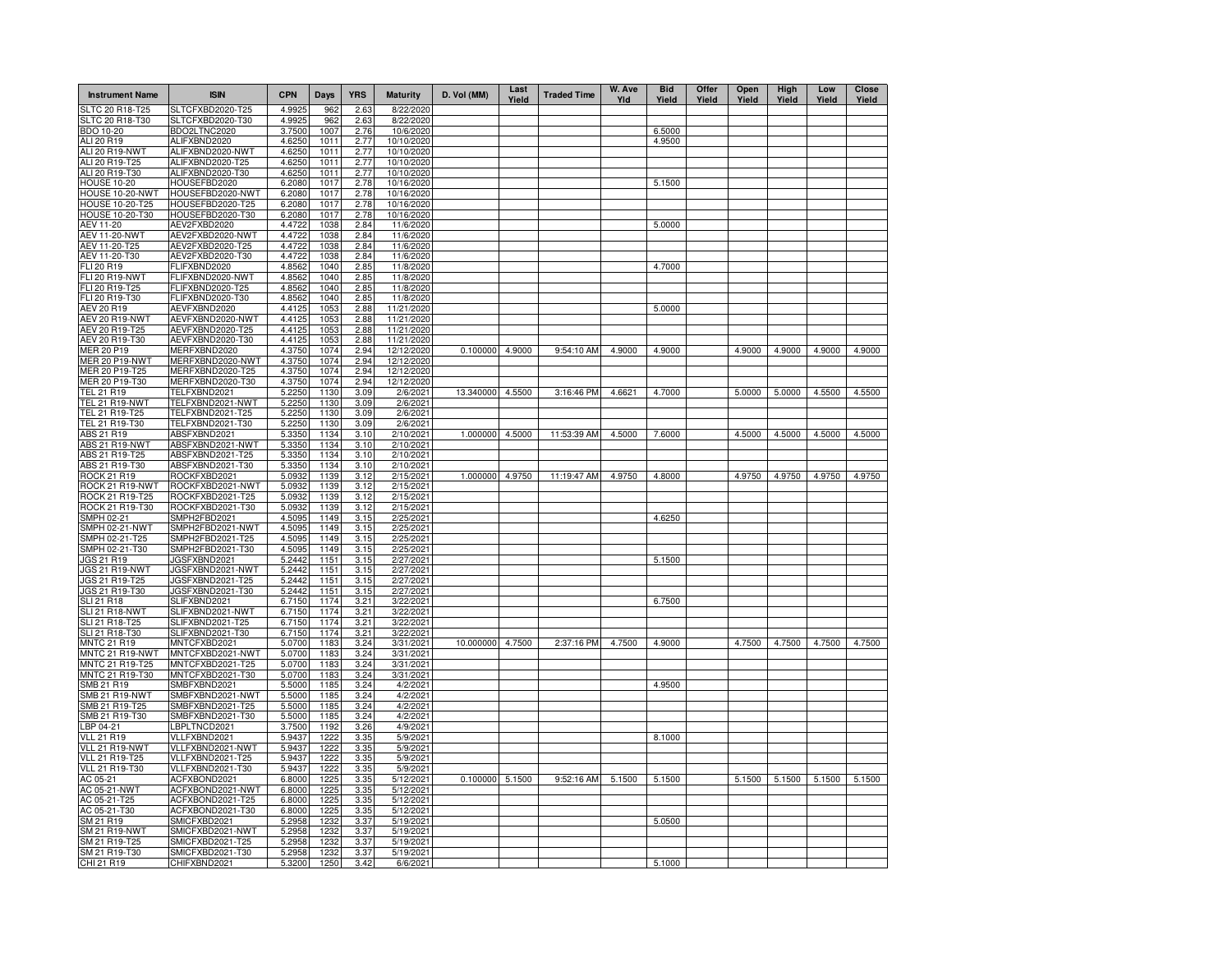| <b>Instrument Name</b>                  | <b>ISIN</b>                          | <b>CPN</b>       | Days         | <b>YRS</b>   | <b>Maturity</b>        | D. Vol (MM)     | Last<br>Yield | <b>Traded Time</b> | W. Ave<br>YId | <b>Bid</b><br>Yield | Offer<br>Yield | Open<br>Yield | High<br>Yield | Low<br>Yield | <b>Close</b><br>Yield |
|-----------------------------------------|--------------------------------------|------------------|--------------|--------------|------------------------|-----------------|---------------|--------------------|---------------|---------------------|----------------|---------------|---------------|--------------|-----------------------|
| CHI 21 R19-NWT                          | CHIFXBND2021-NWT                     | 5.3200           | 1250         | 3.42         | 6/6/2021               |                 |               |                    |               |                     |                |               |               |              |                       |
| CHI 21 R19-T25                          | CHIFXBND2021-T25                     | 5.3200           | 1250         | 3.42         | 6/6/2021               |                 |               |                    |               |                     |                |               |               |              |                       |
| CHI 21 R19-T30                          | CHIFXBND2021-T30                     | 5.3200           | 1250         | 3.42         | 6/6/2021               |                 |               |                    |               |                     |                |               |               |              |                       |
| <b>SMCGP 21 R19</b><br>SMCGP 21 R19-NWT | SMCGPFBD2021<br>SMCGPFBD2021-NWT     | 4.3458<br>4.3458 | 1285<br>1285 | 3.52<br>3.52 | 7/11/2021<br>7/11/2021 |                 |               |                    |               | 5.4000              |                |               |               |              |                       |
| SMCGP 21 R19-T25                        | SMCGPFBD2021-T25                     | 4.3458           | 1285         | 3.52         | 7/11/202               |                 |               |                    |               |                     |                |               |               |              |                       |
| SMCGP 21 R19-T30                        | SMCGPFBD2021-T30                     | 4.3458           | 1285         | 3.52         | 7/11/202               |                 |               |                    |               |                     |                |               |               |              |                       |
| GTCAP 21 R19                            | GTCFXBND2021                         | 5.1965           | 1312         | 3.59         | 8/7/2021               |                 |               |                    |               | 4.9500              |                |               |               |              |                       |
| GTCAP 21 R19-NWT                        | GTCFXBND2021-NWT                     | 5.1965           | 1312         | 3.59         | 8/7/2021               |                 |               |                    |               |                     |                |               |               |              |                       |
| GTCAP 21 R19-T25                        | GTCFXBND2021-T25                     | 5.1965           | 1312         | 3.59         | 8/7/2021               |                 |               |                    |               |                     |                |               |               |              |                       |
| GTCAP 21 R19-T30                        | GTCFXBND2021-T30                     | 5.1965           | 1312         | 3.59         | 8/7/2021               |                 |               |                    |               |                     |                |               |               |              |                       |
| SMPH 21 R19                             | SMPHFXBD2021                         | 5.2006           | 1337         | 3.66         | 9/1/2021               |                 |               |                    |               | 5.5000              |                |               |               |              |                       |
| SMPH 21 R19-NWT                         | SMPHFXBD2021-NWT                     | 5.2006           | 1337         | 3.66         | 9/1/2021               |                 |               |                    |               |                     |                |               |               |              |                       |
| SMPH 21 R19-T25                         | SMPHFXBD2021-T25                     | 5.2006           | 1337         | 3.66         | 9/1/2021               |                 |               |                    |               |                     |                |               |               |              |                       |
| SMPH 21 R19-T30                         | SMPHFXBD2021-T30                     | 5.2006           | 1337         | 3.66         | 9/1/2021               |                 |               |                    |               |                     |                |               |               |              |                       |
| CPG 21 R20<br>CPG 21 R20-NWT            | CPGIFXBD2021<br>CPGIFXBD2021-NWT     | 6.9758<br>6.9758 | 1338<br>1338 | 3.66<br>3.66 | 9/2/2021<br>9/2/2021   |                 |               |                    |               | 8.5000              | 6.1500         |               |               |              |                       |
| CPG 21 R20-T25                          | CPGIFXBD2021-T25                     | 6.9758           | 1338         | 3.66         | 9/2/2021               |                 |               |                    |               |                     |                |               |               |              |                       |
| CPG 21 R20-T30                          | CPGIFXBD2021-T30                     | 6.9758           | 1338         | 3.66         | 9/2/2021               |                 |               |                    |               |                     |                |               |               |              |                       |
| AP 21 R19                               | APCFXBND2021                         | 5.2050           | 1346         | 3.69         | 9/10/2021              |                 |               |                    |               | 5.5000              |                |               |               |              |                       |
| AP 21 R19-NWT                           | APCFXBND2021-NWT                     | 5.2050           | 1346         | 3.69         | 9/10/2021              |                 |               |                    |               |                     |                |               |               |              |                       |
| AP 21 R19-T25                           | APCFXBND2021-T25                     | 5.2050           | 1346         | 3.69         | 9/10/2021              |                 |               |                    |               |                     |                |               |               |              |                       |
| AP 21 R19-T30                           | APCFXBND2021-T30                     | 5.2050           | 1346         | 3.69         | 9/10/2021              |                 |               |                    |               |                     |                |               |               |              |                       |
| PCOR 21 R19                             | PCORFXBD2021                         | 4.0032           | 1393         | 3.81         | 10/27/2021             | 1.300000        | 4.9000        | 8:54:51 AM         | 4.9000        | 4.7500              |                | 4.9000        | 4.9000        | 4.9000       | 4.9000                |
| PCOR 21 R19-NWT                         | PCORFXBD2021-NWT                     | 4.0032           | 1393         | 3.81         | 10/27/2021             |                 |               |                    |               |                     |                |               |               |              |                       |
| PCOR 21 R19-T25                         | PCORFXBD2021-T25                     | 4.0032           | 1393         | 3.81         | 10/27/2021             |                 |               |                    |               |                     |                |               |               |              |                       |
| PCOR 21 R19-T30                         | PCORFXBD2021-T30                     | 4.0032           | 1393         | 3.81         | 10/27/2021             |                 |               |                    |               |                     |                |               |               |              |                       |
| MBT 11-21                               | MBTLTNCD2021                         | 4.2500           | 1418         | 3.88         | 11/21/2021             |                 |               |                    |               |                     |                |               |               |              |                       |
| FLI 21 R20                              | FLIFXBND2021                         | 5.4000           | 1431         | 3.92         | 12/4/2021              |                 |               |                    |               | 5.3500              |                |               |               |              |                       |
| <b>FLI 21 R20-NWT</b>                   | FLIFXBND2021-NWT                     | 5.4000           | 1431         | 3.92         | 12/4/2021              |                 |               |                    |               |                     |                |               |               |              |                       |
| FLI 21 R20-T25                          | FLIFXBND2021-T25<br>FLIFXBND2021-T30 | 5.4000<br>5.4000 | 1431<br>1431 | 3.92         | 12/4/2021              |                 |               |                    |               |                     |                |               |               |              |                       |
| FLI 21 R20-T30<br>RLC 02-22             | RLCFXBND2022                         | 4.8000           | 1512         | 3.92<br>4.14 | 12/4/2021<br>2/23/2022 |                 |               |                    |               | 5.2500              |                |               |               |              |                       |
| <b>RLC 02-22-NWT</b>                    | RLCFXBND2022-NWT                     | 4.8000           | 1512         | 4.14         | 2/23/2022              |                 |               |                    |               |                     |                |               |               |              |                       |
| RLC 02-22-T25                           | RLCFXBND2022-T25                     | 4.8000           | 1512         | 4.14         | 2/23/2022              |                 |               |                    |               |                     |                |               |               |              |                       |
| RLC 02-22-T30                           | RLCFXBND2022-T30                     | 4.8000           | 1512         | 4.14         | 2/23/2022              |                 |               |                    |               |                     |                |               |               |              |                       |
| <b>SMC 22 R20</b>                       | SMCFXBND2022                         | 4.8243           | 1518         | 4.16         | 3/1/2022               |                 |               |                    |               | 5.3000              |                |               |               |              |                       |
| <b>SMC 22 R20-NWT</b>                   | SMCFXBND2022-NWT                     | 4.8243           | 1518         | 4.16         | 3/1/2022               |                 |               |                    |               |                     |                |               |               |              |                       |
| SMC 22 R20-T25                          | SMCFXBND2022-T25                     | 4.8243           | 1518         | 4.16         | 3/1/2022               |                 |               |                    |               |                     |                |               |               |              |                       |
| SMC 22 R20-T30                          | SMCFXBND2022-T30                     | 4.8243           | 1518         | 4.16         | 3/1/2022               |                 |               |                    |               |                     |                |               |               |              |                       |
| SMB 22 R19                              | SMBFXBND2022                         | 6.6000           | 1550         | 4.24         | 4/2/2022               | 30.000000       | 5.7500        | 10:11:11 AM        | 5.7500        | 5.3000              |                | 5.7500        | 5.7500        | 5.7500       | 5.7500                |
| SMB 22 R19-NWT                          | SMBFXBND2022-NWT                     | 6.6000           | 1550         | 4.24         | 4/2/2022               |                 |               |                    |               |                     |                |               |               |              |                       |
| SMB 22 R19-T25                          | SMBFXBND2022-T25                     | 6.6000           | 1550         | 4.24         | 4/2/2022               |                 |               |                    |               |                     |                |               |               |              |                       |
| SMB 22 R19-T30                          | SMBFXBND2022-T30                     | 6.6000           | 1550         | 4.24         | 4/2/2022               |                 |               |                    |               |                     |                |               |               |              |                       |
| SMC 04-22 R20<br>SMC 04-22 R20-NWT      | SMC2FXBD2022<br>SMC2FXBD2022-NWT     | 5.1923<br>5.1923 | 1555<br>1555 | 4.26<br>4.26 | 4/7/2022<br>4/7/2022   |                 |               |                    |               | 5.2000              |                |               |               |              |                       |
| SMC 04-22 R20-T25                       | SMC2FXBD2022-T25                     | 5.1923           | 1555         | 4.26         | 4/7/2022               |                 |               |                    |               |                     |                |               |               |              |                       |
| SMC 04-22 R20-T30                       | SMC2FXBD2022-T30                     | 5.1923           | 1555         | 4.26         | 4/7/2022               |                 |               |                    |               |                     |                |               |               |              |                       |
| ALI 22 R19                              | ALIFXBND2022                         | 6.0000           | 1575         | 4.31         | 4/27/2022              |                 |               |                    |               | 5.1500              |                |               |               |              |                       |
| ALI 22 R19-NWT                          | ALIFXBND2022-NWT                     | 6.0000           | 1575         | 4.31         | 4/27/2022              |                 |               |                    |               |                     |                |               |               |              |                       |
| ALI 22 R19-T25                          | ALIFXBND2022-T25                     | 6.0000           | 1575         | 4.31         | 4/27/2022              |                 |               |                    |               |                     |                |               |               |              |                       |
| ALI 22 R19-T30                          | ALIFXBND2022-T30                     | 6.0000           | 1575         | 4.31         | 4/27/2022              |                 |               |                    |               |                     |                |               |               |              |                       |
| ALI 22 4.5                              | ALI2FXBD2022                         | 4.5000           | 1577         | 4.32         | 4/29/2022              |                 |               |                    |               | 5.1500              |                |               |               |              |                       |
| ALI 22 4.5-NWT                          | ALI2FXBD2022-NWT                     | 4.5000           | 1577         | 4.32         | 4/29/2022              |                 |               |                    |               |                     |                |               |               |              |                       |
| ALI 22 4.5-T25                          | ALI2FXBD2022-T25                     | 4.5000           | 1577         | 4.32         | 4/29/2022              |                 |               |                    |               |                     |                |               |               |              |                       |
| ALI 22 4.5-T30                          | ALI2FXBD2022-T30                     | 4.5000           | 1577         | 4.32         | 4/29/2022              |                 |               |                    |               |                     |                |               |               |              |                       |
| PSB 04-22                               | PSBLTNCD2022                         | 3.5000           | 1578         | 4.32         | 4/30/2022              |                 |               |                    |               |                     |                |               |               |              |                       |
| CHIB 05-22<br><b>SLTC 22 R20</b>        | CHIBLTNC2022<br>SLTCFXBD2022         | 3.2500<br>5.5796 | 1596<br>1600 | 4.37<br>4.38 | 5/18/2022<br>5/22/2022 |                 |               |                    |               | 7.9750              |                |               |               |              |                       |
| SLTC 22 R20-NWT                         | SLTCFXBD2022-NWT                     | 5.5796           | 1600         | 4.38         | 5/22/2022              |                 |               |                    |               |                     |                |               |               |              |                       |
| SLTC 22 R20-T25                         | SLTCFXBD2022-T25                     | 5.5796           | 1600         | 4.38         | 5/22/2022              |                 |               |                    |               |                     |                |               |               |              |                       |
| SLTC 22 R20-T30                         | SLTCFXBD2022-T30                     | 5.5796           | 1600         | 4.38         | 5/22/2022              |                 |               |                    |               |                     |                |               |               |              |                       |
| PNB 06-22                               | PNBLTNCD2022                         | 3.2500           | 1615         | 4.42         | 6/6/2022               |                 |               |                    |               |                     |                |               |               |              |                       |
| HOUSE 22 R20                            | HOUSEFBD2022                         | 6.1310           | 1655         | 4.53         | 7/16/2022              |                 |               |                    |               | 7.8500              |                |               |               |              |                       |
| HOUSE 22 R20-NWT                        | HOUSEFBD2022-NWT                     | 6.1310           | 1655         | 4.53         | 7/16/2022              |                 |               |                    |               |                     |                |               |               |              |                       |
| <b>HOUSE 22 R20-T25</b>                 | HOUSEFBD2022-T25                     | 6.1310           | 1655         | 4.53         | 7/16/2022              |                 |               |                    |               |                     |                |               |               |              |                       |
| HOUSE 22 R20-T30                        | HOUSEFBD2022-T30                     | 6.1310           | 1655         | 4.53         | 7/16/2022              |                 |               |                    |               |                     |                |               |               |              |                       |
| SM 22 R19                               | SMICFXBD202                          | 6.9442           | 1655         | 4.53         | 7/16/2022              | 3.000000 5.0500 |               | 8:54:41 AM         | 5.0500        | 4.8750              |                | 5.0500        | 5.0500        | 5.0500       | 5.0500                |
| <b>SM 22 R19-NWT</b>                    | SMICFXBD2022-NWT                     | 6.9442           | 1655         | 4.53         | 7/16/2022              |                 |               |                    |               |                     |                |               |               |              |                       |
| SM 22 R19-T25                           | SMICFXBD2022-T25                     | 6.9442           | 1655         | 4.53         | 7/16/2022              |                 |               |                    |               |                     |                |               |               |              |                       |
| SM 22 R19-T30                           | SMICFXBD2022-T30                     | 6.9442           | 1655         | 4.53         | 7/16/2022              |                 |               |                    |               |                     |                |               |               |              |                       |
| <b>AEV 22 R20</b>                       | AEVFXBND2022                         | 5.0056           | 1676         | 4.59<br>4.59 | 8/6/2022               | 10.000000       | 5.1000        | 11:44:11 AM        | 5.1000        | 4.9500              |                | 5.1000        | 5.1000        | 5.1000       | 5.1000                |
| <b>AEV 22 R20-NWT</b>                   | AEVFXBND2022-NWT                     | 5.0056           | 1676         |              | 8/6/2022               |                 |               |                    |               |                     |                |               |               |              |                       |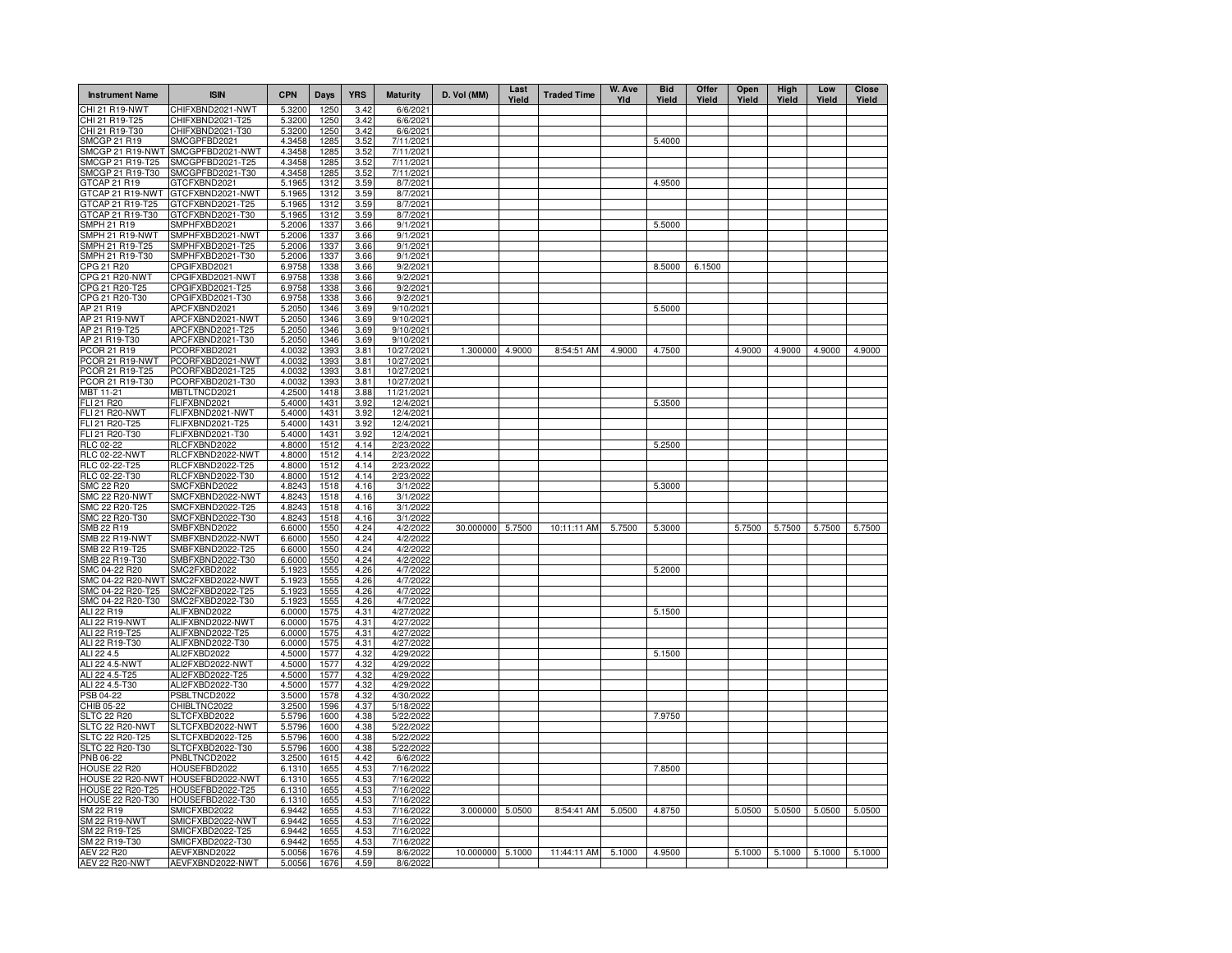| <b>Instrument Name</b>                    | <b>ISIN</b>                          | <b>CPN</b>       | <b>Days</b>  | <b>YRS</b>   | <b>Maturity</b>          | D. Vol (MM) | Last<br>Yield | <b>Traded Time</b> | W. Ave<br>Yld | <b>Bid</b><br>Yield | Offer<br>Yield | Open<br>Yield | High<br>Yield | Low<br>Yield | Close<br>Yield |
|-------------------------------------------|--------------------------------------|------------------|--------------|--------------|--------------------------|-------------|---------------|--------------------|---------------|---------------------|----------------|---------------|---------------|--------------|----------------|
| AEV 22 R20-T25                            | AEVFXBND2022-T25                     | 5.0056           | 1676         | 4.59         | 8/6/2022                 |             |               |                    |               |                     |                |               |               |              |                |
| AEV 22 R20-T30                            | AEVFXBND2022-T30                     | 5.0056           | 1676         | 4.59         | 8/6/2022                 | 2.700000    | 5.0000        | 3:17:40 PM         | 5.0000        | 5.5000              |                | 5.0000        | 5.0000        | 5.0000       | 5.0000         |
| FLI 22 R20<br><b>FLI 22 R20-NWT</b>       | FLIFXBND2022<br>FLIFXBND2022-NWT     | 5.3567<br>5.3567 | 1690<br>1690 | 4.63<br>4.63 | 8/20/2022<br>8/20/2022   |             |               |                    |               |                     |                |               |               |              |                |
| FLI 22 R20-T25                            | FLIFXBND2022-T25                     | 5.3567           | 1690         | 4.63         | 8/20/2022                |             |               |                    |               |                     |                |               |               |              |                |
| FLI 22 R20-T30                            | FLIFXBND2022-T30                     | 5.3567           | 1690         | 4.63         | 8/20/2022                |             |               |                    |               |                     |                |               |               |              |                |
| EW 09-22                                  | EWBLTNCD2022                         | 4.0000           | 1722         | 4.71         | 9/21/2022                |             |               |                    |               |                     |                |               |               |              |                |
| PNB 10-22                                 | PNB2LTNC2022                         | 3.7500           | 1758         | 4.81         | 10/27/2022               |             |               |                    |               |                     |                |               |               |              |                |
| CHIB 12-22                                | CHIB2LTN2022                         | 3.6500           | 1794         | 4.91         | 12/2/2022                |             |               |                    |               |                     |                |               |               |              |                |
| <b>RBANK 12-22</b><br><b>SMCGP 22 R20</b> | RBANKLTN2022<br>SMCGPFBD2022         | 4.1250<br>5.3750 | 1808<br>1814 | 4.95<br>4.97 | 12/16/2022<br>12/22/2022 |             |               |                    |               | 5.6500              | 5.4902         |               |               |              |                |
| SMCGP 22 R20-NWT                          | SMCGPFBD2022-NWT                     | 5.3750           | 1814         | 4.97         | 12/22/2022               |             |               |                    |               |                     |                |               |               |              |                |
| SMCGP 22 R20-T25                          | SMCGPFBD2022-T25                     | 5.3750           | 1814         | 4.97         | 12/22/2022               |             |               |                    |               |                     |                |               |               |              |                |
| SMCGP 22 R20-T30                          | SMCGPFBD2022-T30                     | 5.3750           | 1814         | 4.97         | 12/22/2022               |             |               |                    |               |                     |                |               |               |              |                |
| CPI 01-23 R20                             | CPIFXBND2023                         | 5.0496           | 1830         | 5.01         | 1/7/2023                 | 1.000000    | 5.0000        | 11:24:53 AM        | 5.0000        | 5.0250              |                | 5.0000        | 5.0000        | 5.0000       | 5.0000         |
| CPI 01-23 R20-NWT                         | CPIFXBND2023-NWT                     | 5.0496           | 1830         | 5.01         | 1/7/2023                 |             |               |                    |               |                     |                |               |               |              |                |
| CPI 01-23 R20-T25                         | CPIFXBND2023-T25                     | 5.0496           | 1830         | 5.01         | 1/7/2023                 |             |               |                    |               |                     |                |               |               |              |                |
| CPI 01-23 R20-T30<br>RCB 02-23            | CPIFXBND2023-T30<br>RCBLTNCD2023     | 5.0496<br>3.7500 | 1830<br>1865 | 5.01<br>5.11 | 1/7/2023<br>2/11/2023    |             |               |                    |               |                     |                |               |               |              |                |
| BDO 02-23                                 | BDOLTNCD2023                         | 3.6250           | 1872         | 5.13         | 2/18/2023                |             |               |                    |               |                     |                |               |               |              |                |
| GTCAP 23 R20                              | GTCFXBND2023                         | 5.0937           | 1881         | 5.15         | 2/27/2023                |             |               |                    |               | 5.4000              |                |               |               |              |                |
| GTCAP 23 R20-NWT                          | GTCFXBND2023-NWT                     | 5.0937           | 1881         | 5.15         | 2/27/2023                |             |               |                    |               |                     |                |               |               |              |                |
| GTCAP 23 R20-T25                          | GTCFXBND2023-T25                     | 5.0937           | 1881         | 5.15         | 2/27/2023                |             |               |                    |               |                     |                |               |               |              |                |
| GTCAP 23 R20-T30                          | GTCFXBND2023-T30                     | 5.0937           | 1881         | 5.15         | 2/27/2023                |             |               |                    |               |                     |                |               |               |              |                |
| PNB 04-23                                 | PNBLTNCD2023                         | 3.8750           | 1939         | 5.31         | 4/26/2023                |             |               |                    |               |                     |                |               |               |              |                |
| EDC 23 R19                                | EDCFXBND2023                         | 4.7312           | 1946<br>1946 | 5.33         | 5/3/2023                 |             |               |                    |               | 7.4000              |                |               |               |              |                |
| EDC 23 R19-NWT<br>EDC 23 R19-T25          | EDCFXBND2023-NWT<br>EDCFXBND2023-T25 | 4.7312<br>4.7312 | 1946         | 5.33<br>5.33 | 5/3/2023<br>5/3/2023     |             |               |                    |               |                     |                |               |               |              |                |
| EDC 23 R19-T30                            | EDCFXBND2023-T30                     | 4.7312           | 1946         | 5.33         | 5/3/2023                 |             |               |                    |               |                     |                |               |               |              |                |
| <b>SECB 05-23</b>                         | SECBLTNC2023                         | 3.8750           | 1951         | 5.34         | 5/8/2023                 |             |               |                    |               |                     |                |               |               |              |                |
| BPI 05-23                                 | BPILTNCD2023                         | 3.7500           | 1967         | 5.39         | 5/24/2023                |             |               |                    |               |                     |                |               |               |              |                |
| AC 23 R22                                 | ACFXBOND2023                         | 3.9200           | 2011         | 5.51         | 7/7/2023                 |             |               |                    |               | 5.4250              |                |               |               |              |                |
| AC 23 R22-NWT                             | ACFXBOND2023-NWT                     | 3.9200           | 2011         | 5.51         | 7/7/2023                 |             |               |                    |               |                     |                |               |               |              |                |
| AC 23 R22-T25                             | ACFXBOND2023-T25                     | 3.9200           | 2011         | 5.51         | 7/7/2023                 |             |               |                    |               |                     |                |               |               |              |                |
| AC 23 R22-T30<br><b>SMCGP 23 R21</b>      | ACFXBOND2023-T30<br>SMCGPFBD2023     | 3.9200<br>4.7575 | 2011<br>2015 | 5.51<br>5.52 | 7/7/2023<br>7/11/2023    |             |               |                    |               | 5.5000              |                |               |               |              |                |
| SMCGP 23 R21-NWT                          | SMCGPFBD2023-NWT                     | 4.7575           | 2015         | 5.52         | 7/11/2023                |             |               |                    |               |                     |                |               |               |              |                |
| SMCGP 23 R21-T25                          | SMCGPFBD2023-T25                     | 4.7575           | 2015         | 5.52         | 7/11/2023                |             |               |                    |               |                     |                |               |               |              |                |
| SMCGP 23 R21-T30                          | SMCGPFBD2023-T30                     | 4.7575           | 2015         | 5.52         | 7/11/2023                |             |               |                    |               |                     |                |               |               |              |                |
| GLO 23 R20                                | GLOFXBND2023                         | 5.2792           | 2021         | 5.53         | 7/17/2023                | 3.000000    | 4.9500        | 3:42:04 PM         | 4.9500        | 5.5000              |                | 4.9500        | 4.9500        | 4.9500       | 4.9500         |
| GLO 23 R20-NWT                            | GLOFXBND2023-NWT                     | 5.2792           | 2021         | 5.53         | 7/17/2023                |             |               |                    |               |                     |                |               |               |              |                |
| GLO 23 R20-T25                            | GLOFXBND2023-T25                     | 5.2792           | 2021         | 5.53         | 7/17/2023                |             |               |                    |               |                     |                |               |               |              |                |
| GLO 23 R20-T30<br>MBT 09-23               | GLOFXBND2023-T30<br>MBTLTNCD2023     | 5.2792<br>3.5000 | 2021<br>2085 | 5.53<br>5.71 | 7/17/2023<br>9/19/2023   |             |               |                    |               |                     |                |               |               |              |                |
| ALI 23 R22                                | ALIFXBND2023                         | 3.8915           | 2103         | 5.76         | 10/7/2023                |             |               |                    |               | 5.4000              |                |               |               |              |                |
| ALI 23 R22-NWT                            | ALIFXBND2023-NWT                     | 3.8915           | 2103         | 5.76         | 10/7/2023                |             |               |                    |               |                     |                |               |               |              |                |
| ALI 23 R22-T25                            | ALIFXBND2023-T25                     | 3.8915           | 2103         | 5.76         | 10/7/2023                |             |               |                    |               |                     |                |               |               |              |                |
| ALI 23 R22-T30                            | ALIFXBND2023-T30                     | 3.8915           | 2103         | 5.76         | 10/7/2023                |             |               |                    |               |                     |                |               |               |              |                |
| PCOR 23 R21                               | PCORFXBD2023                         | 4.5219           | 2123         | 5.81         | 10/27/2023               |             |               |                    |               | 7.4500              |                |               |               |              |                |
| PCOR 23 R21-NWT                           | PCORFXBD2023-NWT                     | 4.5219           | 2123         | 5.81         | 10/27/2023               |             |               |                    |               |                     |                |               |               |              |                |
| PCOR 23 R21-T25<br>PCOR 23 R21-T30        | PCORFXBD2023-T25<br>PCORFXBD2023-T30 | 4.5219<br>4.5219 | 2123<br>2123 | 5.81<br>5.81 | 10/27/2023<br>10/27/2023 |             |               |                    |               |                     |                |               |               |              |                |
| FLI 23 R20                                | FLIFXBND2023                         | 5.4333           | 2135         | 5.85         | 11/8/2023                |             |               |                    |               | 5.6000              |                |               |               |              |                |
| FLI 23 R20-NWT                            | FLIFXBND2023-NWT                     | 5.4333           | 2135         | 5.85         | 11/8/2023                |             |               |                    |               |                     |                |               |               |              |                |
| FLI 23 R20-T25                            | FLIFXBND2023-T25                     | 5.4333           | 2135         | 5.85         | 11/8/2023                |             |               |                    |               |                     |                |               |               |              |                |
| FLI 23 R20-T30                            | FLIFXBND2023-T30                     | 5.4333           | 2135         | 5.85         | 11/8/2023                |             |               |                    |               |                     |                |               |               |              |                |
| <b>AEV 23 R20</b>                         | AEVFXBND2023                         | 4.6188           | 2148         | 5.88         | 11/21/2023               |             |               |                    |               | 5.5000              |                |               |               |              |                |
| AEV 23 R20-NWT                            | AEVFXBND2023-NWT                     | 4.6188           | 2148         | 5.88         | 11/21/2023               |             |               |                    |               |                     |                |               |               |              |                |
| AEV 23 R20-T25<br>AEV 23 R20-T30          | AEVFXBND2023-T25<br>AEVFXBND2023-T30 | 4.6188<br>4.6188 | 2148<br>2148 | 5.88<br>5.88 | 11/21/2023<br>11/21/2023 |             |               |                    |               |                     |                |               |               |              |                |
| SM 23 R21                                 | SMICFXBD2023                         | 5.1590           | 2166         | 5.93         | 12/9/2023                | 10.000000   | 4.9750        | 3:21:32 PM         | 4.9750        | 5.0000              |                | 4.9750        | 4.9750        | 4.9750       | 4.9750         |
| SM 23 R21-NWT                             | SMICFXBD2023-NWT                     | 5.1590           | 2166         | 5.93         | 12/9/2023                |             |               |                    |               |                     |                |               |               |              |                |
| SM 23 R21-T25                             | SMICFXBD2023-T25                     | 5.1590           | 2166         | 5.93         | 12/9/2023                |             |               |                    |               |                     |                |               |               |              |                |
| SM 23 R21-T30                             | SMICFXBD2023-T30                     | 5.1590           | 2166         | 5.93         | 12/9/2023                |             |               |                    |               |                     |                |               |               |              |                |
| FDC 24 R21                                | FDCFXBND2024                         | 6.1458           | 2212         | 6.06         | 1/24/2024                |             |               |                    |               | 5.1500              |                |               |               |              |                |
| FDC 24 R21-NWT                            | FDCFXBND2024-NWT                     | 6.1458           | 2212         | 6.06         | 1/24/2024                |             |               |                    |               |                     |                |               |               |              |                |
| FDC 24 R21-T25                            | FDCFXBND2024-T25                     | 6.1458           | 2212         | 6.06         | 1/24/2024                |             |               |                    |               |                     |                |               |               |              |                |
| FDC 24 R21-T30<br>ALI 24 R20              | FDCFXBND2024-T30<br>ALIFXBND2024     | 6.1458<br>5.0000 | 2212<br>2218 | 6.06<br>6.07 | 1/24/2024<br>1/30/2024   | 20.000000   | 5.2000        | 11:44:27 AM        | 5.2000        | 5.3750              |                | 5.2000        | 5.2000        | 5.2000       | 5.2000         |
| ALI 24 R20-NWT                            | ALIFXBND2024-NWT                     | 5.0000           | 2218         | 6.07         | 1/30/2024                |             |               |                    |               |                     |                |               |               |              |                |
| ALI 24 R20-T25                            | ALIFXBND2024-T25                     | 5.0000           | 2218         | 6.07         | 1/30/2024                |             |               |                    |               |                     |                |               |               |              |                |
| ALI 24 R20-T30                            | ALIFXBND2024-T30                     | 5.0000           | 2218         | 6.07         | 1/30/2024                |             |               |                    |               |                     |                |               |               |              |                |
| <b>TEL 24 R21</b>                         | TELFXBND2024                         | 5.2813           | 2225         | 6.09         | 2/6/2024                 |             |               |                    |               | 5.2500              |                |               |               |              |                |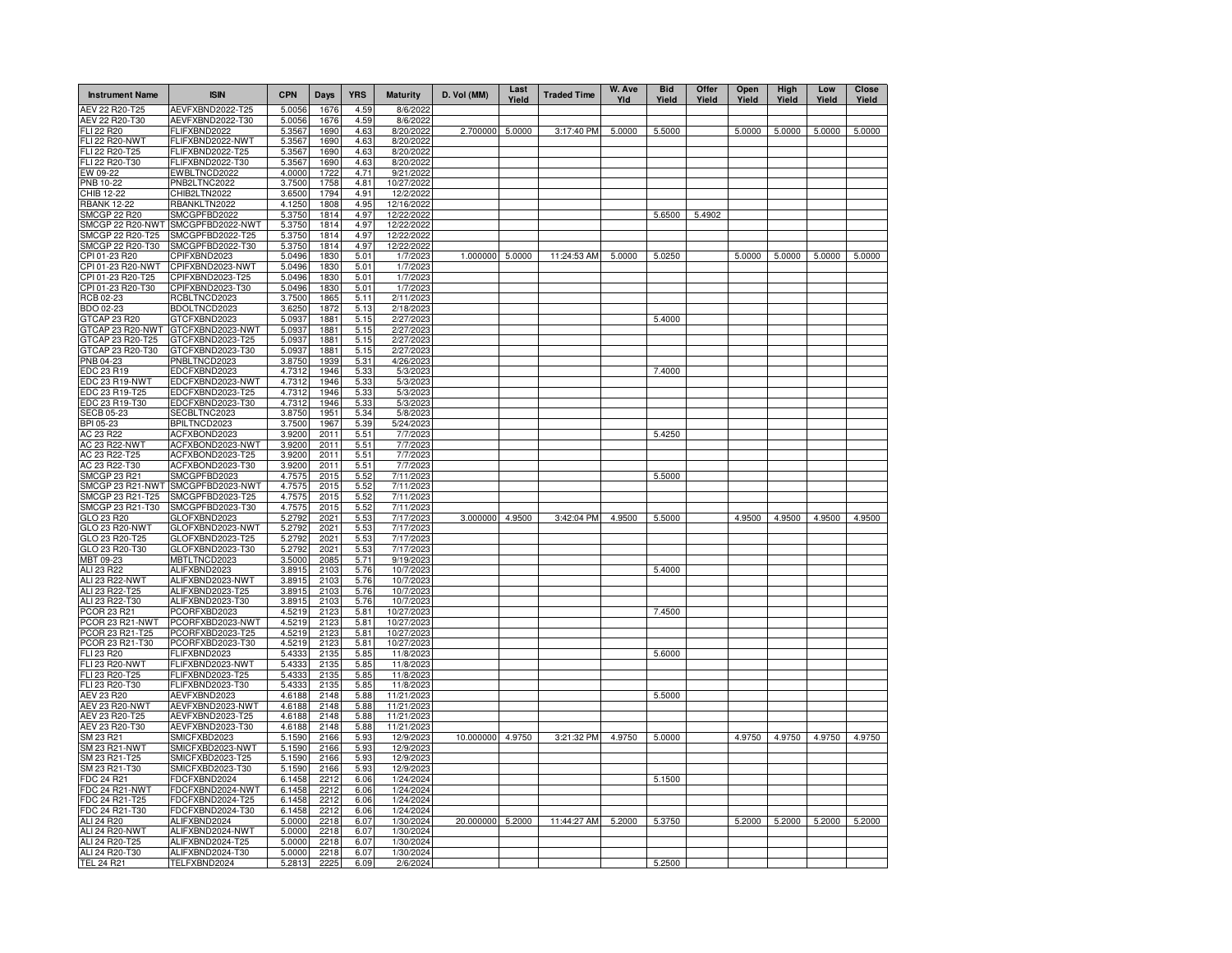| <b>Instrument Name</b>                 | <b>ISIN</b>                          | <b>CPN</b>       | Days         | <b>YRS</b>   | <b>Maturity</b>        | D. Vol (MM)      | Last<br>Yield | <b>Traded Time</b> | W. Ave<br>Yld | <b>Bid</b><br>Yield | Offer<br>Yield | Open<br>Yield | High<br>Yield | Low<br>Yield | <b>Close</b><br>Yield |
|----------------------------------------|--------------------------------------|------------------|--------------|--------------|------------------------|------------------|---------------|--------------------|---------------|---------------------|----------------|---------------|---------------|--------------|-----------------------|
| TEL 24 R21-NWT                         | TELFXBND2024-NWT                     | 5.2813           | 2225         | 6.09         | 2/6/2024               |                  |               |                    |               |                     |                |               |               |              |                       |
| TEL 24 R21-T25                         | TELFXBND2024-T25                     | 5.2813           | 2225         | 6.09         | 2/6/2024               |                  |               |                    |               |                     |                |               |               |              |                       |
| TEL 24 R21-T30<br>JGS 24 R20           | TELFXBND2024-T30<br>JGSFXBND2024     | 5.2813           | 2225<br>2246 | 6.09         | 2/6/2024<br>2/27/2024  |                  |               |                    |               | 5.4500              |                |               |               |              |                       |
| <b>JGS 24 R20-NWT</b>                  | JGSFXBND2024-NWT                     | 5.3000<br>5.3000 | 2246         | 6.15<br>6.15 | 2/27/2024              |                  |               |                    |               |                     |                |               |               |              |                       |
| JGS 24 R20-T25                         | JGSFXBND2024-T25                     | 5.3000           | 2246         | 6.15         | 2/27/2024              |                  |               |                    |               |                     |                |               |               |              |                       |
| JGS 24 R20-T30                         | JGSFXBND2024-T30                     | 5.3000           | 2246         | 6.15         | 2/27/2024              |                  |               |                    |               |                     |                |               |               |              |                       |
| <b>SMC 24 R22</b>                      | SMCFXBND2024                         | 5.2840           | 2249         | 6.16         | 3/1/2024               |                  |               |                    |               | 6.3000              |                |               |               |              |                       |
| <b>SMC 24 R22-NWT</b>                  | SMCFXBND2024-NWT                     | 5.2840           | 2249         | 6.16         | 3/1/2024               |                  |               |                    |               |                     |                |               |               |              |                       |
| SMC 24 R22-T25                         | SMCFXBND2024-T25                     | 5.2840           | 2249         | 6.16         | 3/1/2024               |                  |               |                    |               |                     |                |               |               |              |                       |
| SMC 24 R22-T30                         | SMCFXBND2024-T30                     | 5.2840           | 2249         | 6.16         | 3/1/2024               |                  |               |                    |               |                     |                |               |               |              |                       |
| STIESG 24 R22                          | STIGFXBD2024                         | 5.8085           | 2271         | 6.22         | 3/23/2024              |                  |               |                    |               | 5.2000              |                |               |               |              |                       |
| STIESG 24 R22-NWT                      | STIGFXBD2024-NWT                     | 5.8085           | 2271         | 6.22         | 3/23/2024              |                  |               |                    |               |                     |                |               |               |              |                       |
| STIESG 24 R22-T25<br>STIESG 24 R22-T30 | STIGFXBD2024-T25<br>STIGFXBD2024-T30 | 5.8085<br>5.8085 | 2271<br>2271 | 6.22<br>6.22 | 3/23/2024<br>3/23/2024 |                  |               |                    |               |                     |                |               |               |              |                       |
| <b>MEG 24 R22</b>                      | MEGFXBND2024                         | 5.3535           | 2276         | 6.23         | 3/28/2024              |                  |               |                    |               | 5.0500              |                |               |               |              |                       |
| <b>MEG 24 R22-NWT</b>                  | MEGFXBND2024-NWT                     | 5.3535           | 2276         | 6.23         | 3/28/2024              |                  |               |                    |               |                     |                |               |               |              |                       |
| MEG 24 R22-T25                         | MEGFXBND2024-T25                     | 5.3535           | 2276         | 6.23         | 3/28/2024              |                  |               |                    |               |                     |                |               |               |              |                       |
| MEG 24 R22-T30                         | MEGFXBND2024-T30                     | 5.3535           | 2276         | 6.23         | 3/28/2024              |                  |               |                    |               |                     |                |               |               |              |                       |
| <b>MNTC 24 R21</b>                     | MNTCFXBD2024                         | 5.5000           | 2279         | 6.24         | 3/31/2024              |                  |               |                    |               | 5.6000              |                |               |               |              |                       |
| MNTC 24 R21-NWT                        | MNTCFXBD2024-NWT                     | 5.5000           | 2279         | 6.24         | 3/31/2024              |                  |               |                    |               |                     |                |               |               |              |                       |
| MNTC 24 R21-T25                        | MNTCFXBD2024-T25                     | 5.5000           | 2279         | 6.24         | 3/31/2024              |                  |               |                    |               |                     |                |               |               |              |                       |
| MNTC 24 R21-T30                        | MNTCFXBD2024-T30                     | 5.5000           | 2279         | 6.24         | 3/31/2024              |                  |               |                    |               |                     |                |               |               |              |                       |
| SMB 24 R21                             | SMBFXBND2024                         | 6.0000           | 2281         | 6.25         | 4/2/2024               |                  |               |                    |               | 5.8000              |                |               |               |              |                       |
| SMB 24 R21-NWT<br>SMB 24 R21-T25       | SMBFXBND2024-NWT<br>SMBFXBND2024-T25 | 6.0000<br>6.0000 | 2281<br>2281 | 6.25<br>6.25 | 4/2/2024<br>4/2/2024   |                  |               |                    |               |                     |                |               |               |              |                       |
| SMB 24 R21-T30                         | SMBFXBND2024-T30                     | 6.0000           | 2281         | 6.25         | 4/2/2024               |                  |               |                    |               |                     |                |               |               |              |                       |
| SMPH 05-24 R22                         | SMPH2FBD2024                         | 5.1683           | 2327         | 6.37         | 5/18/2024              | 18.000000        | 5.1500        | 2:46:34 PM         | 5.1500        | 5.3000              | 5.1000         | 5.1500        | 5.1500        | 5.1500       | 5.1500                |
| SMPH 05-24 R22-NW                      | SMPH2FBD2024-NWT                     | 5.1683           | 2327         | 6.37         | 5/18/2024              |                  |               |                    |               |                     |                |               |               |              |                       |
| SMPH 05-24 R22-T25                     | SMPH2FBD2024-T25                     | 5.1683           | 2327         | 6.37         | 5/18/2024              |                  |               |                    |               |                     |                |               |               |              |                       |
| SMPH 05-24 R22-T30                     | SMPH2FBD2024-T30                     | 5.168            | 2327         | 6.37         | 5/18/2024              |                  |               |                    |               |                     |                |               |               |              |                       |
| SM 24 R21                              | SMICFXBD2024                         | 5.6125           | 2328         | 6.37         | 5/19/2024              |                  |               |                    |               | 5.6000              |                |               |               |              |                       |
| SM 24 R21-NWT                          | SMICFXBD2024-NWT                     | 5.6125           | 2328         | 6.37         | 5/19/2024              |                  |               |                    |               |                     |                |               |               |              |                       |
| SM 24 R21-T25                          | SMICFXBD2024-T25                     | 5.6125           | 2328         | 6.37         | 5/19/2024              |                  |               |                    |               |                     |                |               |               |              |                       |
| SM 24 R21-T30<br>MBT 07-24             | SMICFXBD2024-T30<br>MBTLTNCD2024     | 5.6125<br>3.8750 | 2328<br>2390 | 6.37         | 5/19/2024<br>7/20/2024 |                  |               |                    |               |                     |                |               |               |              |                       |
| DD 24 R22                              | DDFXBOND2024                         | 6.0952           | 2391         | 6.54<br>6.55 | 7/21/2024              |                  |               |                    |               | 8.3000              | 5.7850         |               |               |              |                       |
| <b>DD 24 R22-NWT</b>                   | DDFXBOND2024-NWT                     | 6.0952           | 2391         | 6.55         | 7/21/2024              |                  |               |                    |               |                     |                |               |               |              |                       |
| DD 24 R22-T25                          | DDFXBOND2024-T25                     | 6.0952           | 2391         | 6.55         | 7/21/2024              |                  |               |                    |               |                     |                |               |               |              |                       |
| DD 24 R22-T30                          | DDFXBOND2024-T30                     | 6.0952           | 2391         | 6.55         | 7/21/2024              |                  |               |                    |               |                     |                |               |               |              |                       |
| GTCAP 24 R21                           | GTCFXBND2024                         | 5.6250           | 2408         | 6.59         | 8/7/2024               |                  |               |                    |               | 5.5000              |                |               |               |              |                       |
| GTCAP 24 R21-NWT                       | GTCFXBND2024-NWT                     | 5.6250           | 2408         | 6.59         | 8/7/2024               |                  |               |                    |               |                     |                |               |               |              |                       |
| GTCAP 24 R21-T25                       | GTCFXBND2024-T25                     | 5.6250           | 2408         | 6.59         | 8/7/2024               |                  |               |                    |               |                     |                |               |               |              |                       |
| GTCAP 24 R21-T30                       | GTCFXBND2024-T30                     | 5.6250           | 2408<br>2409 | 6.59         | 8/7/2024               |                  |               |                    |               |                     |                |               |               |              |                       |
| <b>VLL 24 R23</b><br>VLL 24 R23-NWT    | VLLFXBND2024<br>VLLFXBND2024-NWT     | 5.7512<br>5.7512 | 2409         | 6.60<br>6.60 | 8/8/2024<br>8/8/2024   |                  |               |                    |               | 6.0000              |                |               |               |              |                       |
| <b>VLL 24 R23-T25</b>                  | VLLFXBND2024-T25                     | 5.7512           | 2409         | 6.60         | 8/8/2024               |                  |               |                    |               |                     |                |               |               |              |                       |
| VLL 24 R23-T30                         | VLLFXBND2024-T30                     | 5.7512           | 2409         | 6.60         | 8/8/2024               |                  |               |                    |               |                     |                |               |               |              |                       |
| <b>SMPH 24 R21</b>                     | SMPHFXBD2024                         | 5.7417           | 2433         | 6.66         | 9/1/2024               |                  |               |                    |               | 5.7500              |                |               |               |              |                       |
| SMPH 24 R21-NWT                        | SMPHFXBD2024-NWT                     | 5.7417           | 2433         | 6.66         | 9/1/2024               |                  |               |                    |               |                     |                |               |               |              |                       |
| SMPH 24 R21-T25                        | SMPHFXBD2024-T25                     | 5.7417           | 2433         | 6.66         | 9/1/2024               |                  |               |                    |               |                     |                |               |               |              |                       |
| SMPH 24 R21-T30                        | SMPHFXBD2024-T30                     | 5.7417           | 2433         | 6.66         | 9/1/2024               |                  |               |                    |               |                     |                |               |               |              |                       |
| FLI 24 R21                             | FLIFXBND2024                         | 5.6389           | 2527         | 6.92         | 12/4/2024              |                  |               |                    |               | 5.7500              |                |               |               |              |                       |
| <b>FLI 24 R21-NWT</b>                  | FLIFXBND2024-NWT                     | 5.6389           | 2527         | 6.92         | 12/4/2024              |                  |               |                    |               |                     |                |               |               |              |                       |
| FLI 24 R21-T25<br>FLI 24 R21-T30       | FLIFXBND2024-T25<br>FLIFXBND2024-T30 | 5.6389<br>5.6389 | 2527<br>2527 | 6.92<br>6.92 | 12/4/2024<br>12/4/2024 |                  |               |                    |               |                     |                |               |               |              |                       |
| <b>SMCGP 24 R22</b>                    | SMCGPFBD2024                         | 6.2500           | 2545         | 6.97         | 12/22/2024             |                  |               |                    |               | 6.2500              |                |               |               |              |                       |
| SMCGP 24 R22-NWT                       | SMCGPFBD2024-NWT                     | 6.2500           | 2545         | 6.97         | 12/22/2024             |                  |               |                    |               |                     |                |               |               |              |                       |
| SMCGP 24 R22-T25                       | SMCGPFBD2024-T25                     | 6.2500           | 2545         | 6.97         | 12/22/2024             |                  |               |                    |               |                     |                |               |               |              |                       |
| SMCGP 24 R22-T30                       | SMCGPFBD2024-T30                     | 6.2500           | 2545         | 6.97         | 12/22/2024             |                  |               |                    |               |                     |                |               |               |              |                       |
| AC 25 R23                              | ACFXBOND2025                         | 4.8200           | 2595         | 7.10         | 2/10/2025              | 10.000000 5.0000 |               | 3:40:42 PM         | 5.0000        | 6.1250              |                | 5.0000        | 5.0000        | 5.0000       | 5.0000                |
| <b>AC 25 R23-NWT</b>                   | ACFXBOND2025-NWT                     | 4.8200           | 2595         | 7.10         | 2/10/2025              |                  |               |                    |               |                     |                |               |               |              |                       |
| AC 25 R23-T25                          | ACFXBOND2025-T25                     | 4.8200           | 2595         | 7.10         | 2/10/2025              |                  |               |                    |               |                     |                |               |               |              |                       |
| AC 25 R23-T30                          | ACFXBOND2025-T30                     | 4.8200           | 2595         | 7.10         | 2/10/202               |                  |               |                    |               |                     |                |               |               |              |                       |
| <b>RLC 02-25</b>                       | RLCFXBND2025                         | 4.9344           | 2608         | 7.14         | 2/23/202               |                  |               |                    |               | 6.5000              |                |               |               |              |                       |
| <b>RLC 02-25-NWT</b><br>RLC 02-25-T25  | RLCFXBND2025-NWT<br>RLCFXBND2025-T25 | 4.9344<br>4.9344 | 2608<br>2608 | 7.14<br>7.14 | 2/23/202<br>2/23/202   |                  |               |                    |               |                     |                |               |               |              |                       |
| RLC 02-25-T30                          | RLCFXBND2025-T30                     | 4.9344           | 2608         | 7.14         | 2/23/2025              |                  |               |                    |               |                     |                |               |               |              |                       |
| ALI 25 R21                             | ALIFXBND2025                         | 5.6250           | 2669         | 7.31         | 4/25/2025              |                  |               |                    |               | 5.2000              |                |               |               |              |                       |
| ALI 25 R21-NWT                         | ALIFXBND2025-NWT                     | 5.6250           | 2669         | 7.31         | 4/25/2025              |                  |               |                    |               |                     |                |               |               |              |                       |
| ALI 25 R21-T25                         | ALIFXBND2025-T25                     | 5.6250           | 2669         | 7.31         | 4/25/2025              |                  |               |                    |               |                     |                |               |               |              |                       |
| ALI 25 R21-T30                         | ALIFXBND2025-T30                     | 5.6250           | 2669         | 7.31         | 4/25/2025              |                  |               |                    |               |                     |                |               |               |              |                       |
| <b>SLTC 25 R22</b>                     | SLTCFXBD2025                         | 6.4872           | 2696         | 7.38         | 5/22/2025              |                  |               |                    |               | 8.6000              |                |               |               |              |                       |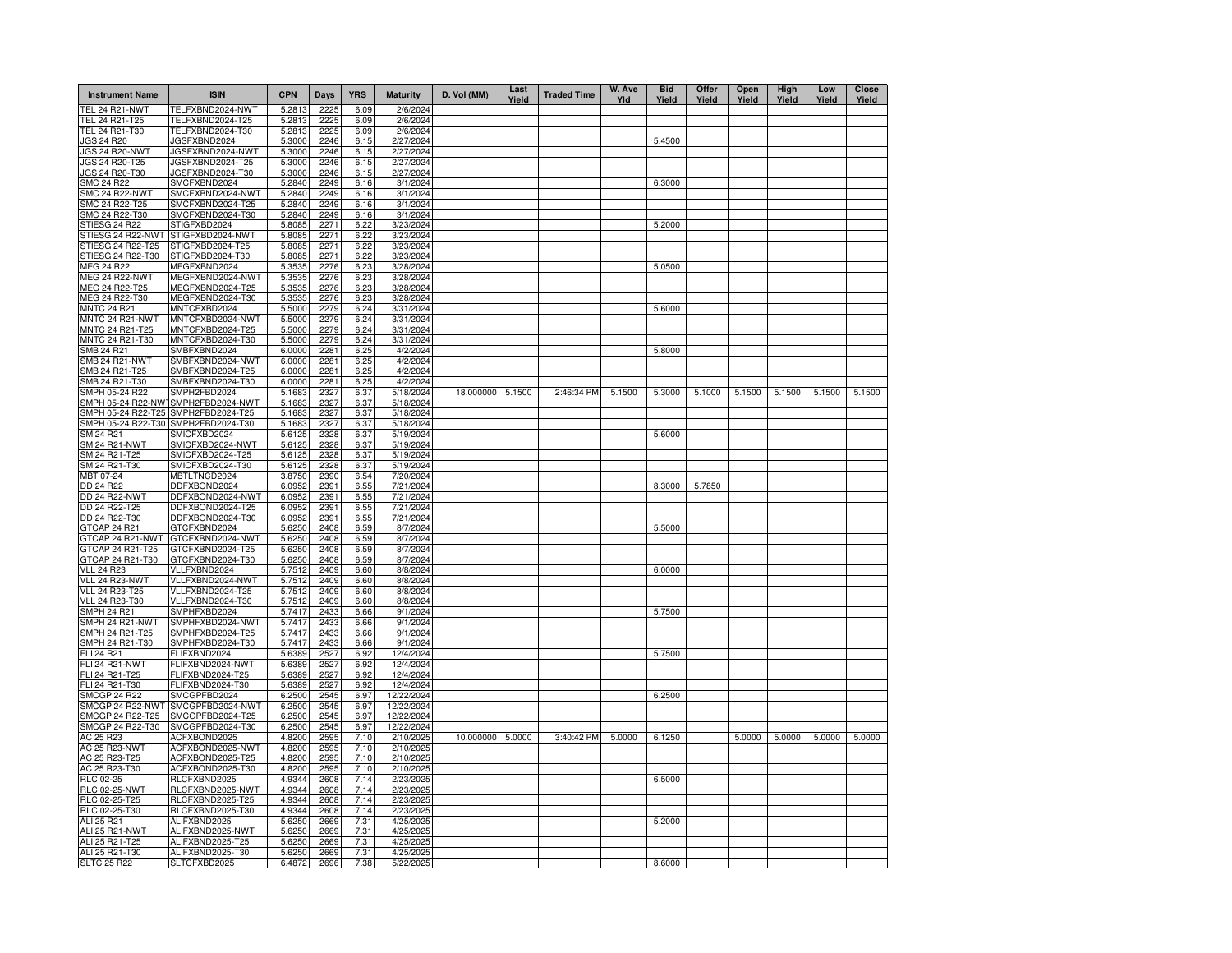| <b>Instrument Name</b>                      | <b>ISIN</b>                          | <b>CPN</b>       | Days         | <b>YRS</b>   | <b>Maturity</b>        | D. Vol (MM) | Last<br>Yield | <b>Traded Time</b> | W. Ave<br>Yld | <b>Bid</b><br>Yield | Offer<br>Yield | Open<br>Yield | High<br>Yield | Low<br>Yield | <b>Close</b><br>Yield |
|---------------------------------------------|--------------------------------------|------------------|--------------|--------------|------------------------|-------------|---------------|--------------------|---------------|---------------------|----------------|---------------|---------------|--------------|-----------------------|
| SLTC 25 R22-NWT                             | SLTCFXBD2025-NWT                     | 6.4872           | 2696         | 7.38         | 5/22/2025              |             |               |                    |               |                     |                |               |               |              |                       |
| SLTC 25 R22-T25                             | SLTCFXBD2025-T25                     | 6.4872           | 2696         | 7.38         | 5/22/2025              |             |               |                    |               |                     |                |               |               |              |                       |
| SLTC 25 R22-T30                             | SLTCFXBD2025-T30                     | 6.4872           | 2696         | 7.38         | 5/22/2025              |             |               |                    |               |                     |                |               |               |              |                       |
| <b>HOUSE 25 R22</b>                         | HOUSEFBD2025                         | 6.8666           | 2751         | 7.53         | 7/16/2025              |             |               |                    |               | 6.5000              |                |               |               |              |                       |
| HOUSE 25 R22-NWT                            | HOUSEFBD2025-NWT                     | 6.8666           | 2751         | 7.53         | 7/16/2025              |             |               |                    |               |                     |                |               |               |              |                       |
| HOUSE 25 R22-T25<br><b>HOUSE 25 R22-T30</b> | HOUSEFBD2025-T25<br>HOUSEFBD2025-T30 | 6.8666<br>6.8666 | 2751<br>2751 | 7.53<br>7.53 | 7/16/2025<br>7/16/2025 |             |               |                    |               |                     |                |               |               |              |                       |
| <b>FLI 25 R22</b>                           | FLIFXBND2025                         | 5.7139           | 2786         | 7.63         | 8/20/2025              |             |               |                    |               | 5.5000              |                |               |               |              |                       |
| FLI 25 R22-NWT                              | FLIFXBND2025-NWT                     | 5.7139           | 2786         | 7.63         | 8/20/2025              |             |               |                    |               |                     |                |               |               |              |                       |
| FLI 25 R22-T25                              | FLIFXBND2025-T25                     | 5.7139           | 2786         | 7.63         | 8/20/2025              |             |               |                    |               |                     |                |               |               |              |                       |
| FLI 25 R22-T30                              | FLIFXBND2025-T30                     | 5.7139           | 2786         | 7.63         | 8/20/2025              |             |               |                    |               |                     |                |               |               |              |                       |
| ALI 25 R22                                  | ALI2FXBD2025                         | 4.7500           | 2852         | 7.81         | 10/25/2025             |             |               |                    |               | 5.1000              |                |               |               |              |                       |
| ALI 25 R22-NWT                              | ALI2FXBD2025-NWT                     | 4.7500           | 285          | 7.81         | 10/25/2025             |             |               |                    |               |                     |                |               |               |              |                       |
| ALI 25 R22-T25                              | ALI2FXBD2025-T25                     | 4.7500           | 285          | 7.81         | 10/25/2025             |             |               |                    |               |                     |                |               |               |              |                       |
| ALI 25 R22-T30                              | ALI2FXBD2025-T30                     | 4.7500           | 2852         | 7.81         | 10/25/2025             |             |               |                    |               |                     |                |               |               |              |                       |
| <b>SMPH 25 R23</b>                          | SMPHFXBD2025                         | 4.7990           | 2883         | 7.89         | 11/25/2025             |             |               |                    |               | 5.4000              |                |               |               |              |                       |
| SMPH 25 R23-NWT                             | SMPHFXBD2025-NWT                     | 4.7990           | 2883         | 7.89         | 11/25/2025             |             |               |                    |               |                     |                |               |               |              |                       |
| SMPH 25 R23-T25                             | SMPHFXBD2025-T25                     | 4.7990           | 2883         | 7.89         | 11/25/2025             |             |               |                    |               |                     |                |               |               |              |                       |
| SMPH 25 R23-T30                             | SMPHFXBD2025-T30                     | 4.7990           | 2883         | 7.89         | 11/25/2025             |             |               |                    |               |                     |                |               |               |              |                       |
| <b>MER 25 R20</b>                           | MERFXBND2025                         | 4.8750           | 2900         | 7.94         | 12/12/2025             |             |               |                    |               | 6.0000              |                |               |               |              |                       |
| <b>MER 25 R20-NWT</b>                       | MERFXBND2025-NWT                     | 4.8750           | 2900         | 7.94         | 12/12/2025             |             |               |                    |               |                     |                |               |               |              |                       |
| MER 25 R20-T25                              | MERFXBND2025-T25                     | 4.8750           | 2900         | 7.94         | 12/12/2025             |             |               |                    |               |                     |                |               |               |              |                       |
| MER 25 R20-T30                              | MERFXBND2025-T30                     | 4.8750           | 2900         | 7.94         | 12/12/2025             |             |               |                    |               |                     |                |               |               |              |                       |
| ALI 26 R23                                  | ALIFXBND2026                         | 4.8500           | 3001         | 8.22         | 3/23/2026              |             |               |                    |               | 5.6150              |                |               |               |              |                       |
| ALI 26 R23-NWT                              | ALIFXBND2026-NWT                     | 4.8500           | 3001         | 8.22         | 3/23/2026              |             |               |                    |               |                     |                |               |               |              |                       |
| ALI 26 R23-T25                              | ALIFXBND2026-T25                     | 4.8500           | 3001         | 8.22         | 3/23/2026              |             |               |                    |               |                     |                |               |               |              |                       |
| ALI 26 R23-T30<br><b>SMCGP 26 R23</b>       | ALIFXBND2026-T30<br>SMCGPFBD2026     | 4.8500<br>5.1792 | 3001<br>3111 | 8.22<br>8.52 | 3/23/2026<br>7/11/2026 |             |               |                    |               | 6.5000              |                |               |               |              |                       |
| SMCGP 26 R23-NWT                            | SMCGPFBD2026-NWT                     | 5.1792           | 3111         | 8.52         | 7/11/2026              |             |               |                    |               |                     |                |               |               |              |                       |
| SMCGP 26 R23-T25                            | SMCGPFBD2026-T25                     | 5.1792           | 3111         | 8.52         | 7/11/2026              |             |               |                    |               |                     |                |               |               |              |                       |
| SMCGP 26 R23-T30                            | SMCGPFBD2026-T30                     | 5.1792           | 3111         | 8.52         | 7/11/2026              |             |               |                    |               |                     |                |               |               |              |                       |
| <b>SMPH 26 R23</b>                          | SMPHFXBD2026                         | 4.2005           | 3126         | 8.56         | 7/26/2026              |             |               |                    |               | 5.8750              |                |               |               |              |                       |
| SMPH 26 R23-NWT                             | SMPHFXBD2026-NWT                     | 4.2005           | 3126         | 8.56         | 7/26/2026              |             |               |                    |               |                     |                |               |               |              |                       |
| SMPH 26 R23-T25                             | SMPHFXBD2026-T25                     | 4.2005           | 3126         | 8.56         | 7/26/2026              |             |               |                    |               |                     |                |               |               |              |                       |
| SMPH 26 R23-T30                             | SMPHFXBD2026-T30                     | 4.2005           | 3126         | 8.56         | 7/26/2026              |             |               |                    |               |                     |                |               |               |              |                       |
| AP 26 R21                                   | APCFXBND2026                         | 6.1000           | 3172         | 8.68         | 9/10/2026              |             |               |                    |               | 6.0000              |                |               |               |              |                       |
| AP 26 R21-NWT                               | APCFXBND2026-NWT                     | 6.1000           | 3172         | 8.68         | 9/10/2026              |             |               |                    |               |                     |                |               |               |              |                       |
| AP 26 R21-T25                               | APCFXBND2026-T25                     | 6.1000           | 3172         | 8.68         | 9/10/2026              |             |               |                    |               |                     |                |               |               |              |                       |
| AP 26 R21-T30                               | APCFXBND2026-T30                     | 6.1000           | 3172         | 8.68         | 9/10/2026              |             |               |                    |               |                     |                |               |               |              |                       |
| DD 26 R23                                   | DDFXBOND2026                         | 5.9721           | 3268         | 8.95         | 12/15/2026             |             |               |                    |               | 7.7500              | 5.8750         |               |               |              |                       |
| <b>DD 26 R23-NWT</b>                        | DDFXBOND2026-NWT                     | 5.9721           | 3268         | 8.95         | 12/15/2026             |             |               |                    |               |                     |                |               |               |              |                       |
| DD 26 R23-T25                               | DDFXBOND2026-T25                     | 5.9721           | 3268         | 8.95         | 12/15/2026             |             |               |                    |               |                     |                |               |               |              |                       |
| DD 26 R23-T30                               | DDFXBOND2026-T30                     | 5.9721           | 3268         | 8.95         | 12/15/2026             |             |               |                    |               |                     |                |               |               |              |                       |
| SMC 27 R24                                  | SMCFXBND2027                         | 5.7613           | 3344         | 9.16         | 3/1/2027               |             |               |                    |               | 6.7500              |                |               |               |              |                       |
| <b>SMC 27 R24-NWT</b>                       | SMCFXBND2027-NWT                     | 5.7613           | 3344         | 9.16         | 3/1/2027               |             |               |                    |               |                     |                |               |               |              |                       |
| SMC 27 R24-T25                              | SMCFXBND2027-T25                     | 5.7613           | 3344         | 9.16         | 3/1/2027               |             |               |                    |               |                     |                |               |               |              |                       |
| SMC 27 R24-T30<br><b>STIESG 27 R24</b>      | SMCFXBND2027-T30                     | 5.7613           | 3344         | 9.16         | 3/1/2027<br>3/23/2027  |             |               |                    |               |                     |                |               |               |              |                       |
| STIESG 27 R24-NWT                           | STIGFXBD2027<br>STIGFXBD2027-NWT     | 6.3756<br>6.3756 | 3366<br>3366 | 9.22<br>9.22 | 3/23/2027              |             |               |                    |               | 6.2500              |                |               |               |              |                       |
| STIESG 27 R24-T25                           | STIGFXBD2027-T25                     | 6.3756           | 3366         | 9.22         | 3/23/2027              |             |               |                    |               |                     |                |               |               |              |                       |
| STIESG 27 R24-T30                           | STIGFXBD2027-T30                     | 6.3756           | 3366         | 9.22         | 3/23/2027              |             |               |                    |               |                     |                |               |               |              |                       |
| ALI 05-27 R24                               | ALIFXBND2027                         | 5.2624           | 3406         | 9.33         | 5/2/2027               |             |               |                    |               | 5.3000              |                |               |               |              |                       |
| ALI 05-27 R24-NWT                           | ALIFXBND2027-NWT                     | 5.2624           | 3406         | 9.33         | 5/2/2027               |             |               |                    |               |                     |                |               |               |              |                       |
| ALI 05-27 R24-T25                           | ALIFXBND2027-T25                     | 5.2624           | 3406         | 9.33         | 5/2/2027               |             |               |                    |               |                     |                |               |               |              |                       |
| ALI 05-27 R24-T30                           | ALIFXBND2027-T30                     | 5.2624           | 3406         | 9.33         | 5/2/2027               |             |               |                    |               |                     |                |               |               |              |                       |
| AC 27 R22                                   | ACFXBOND2027                         | 6.8750           | 3415         | 9.35         | 5/11/2027              |             |               |                    |               | 5.8500              |                |               |               |              |                       |
| <b>AC 27 R22-NWT</b>                        | ACFXBOND2027-NWT                     | 6.8750           | 3415         | 9.35         | 5/11/2027              |             |               |                    |               |                     |                |               |               |              |                       |
| AC 27 R22-T25                               | ACFXBOND2027-T25                     | 6.8750           | 3415         | 9.35         | 5/11/2027              |             |               |                    |               |                     |                |               |               |              |                       |
| AC 27 R22-T30                               | ACFXBOND2027-T30                     | 6.8750           | 3415         | 9.35         | 5/11/2027              |             |               |                    |               |                     |                |               |               |              |                       |
| AP 07-27 R24                                | APCFXBND2027                         | 5.3367           | 3468         | 9.49         | 7/3/2027               |             |               |                    |               | 5.3250              |                |               |               |              |                       |
| AP 07-27 R24-NWT                            | APCFXBND2027-NWT                     | 5.3367           | 3468         | 9.49         | 7/3/2027               |             |               |                    |               |                     |                |               |               |              |                       |
| AP 07-27 R24-T25                            | APCFXBND2027-T25                     | 5.3367           | 3468         | 9.49         | 7/3/2027               |             |               |                    |               |                     |                |               |               |              |                       |
| AP 07-27 R24-T30                            | APCFXBND2027-T30                     | 5.3367           | 3468         | 9.49         | 7/3/2027               |             |               |                    |               |                     |                |               |               |              |                       |
| <b>AEV 27 R22</b>                           | AEVFXBND2027                         | 6.0169           | 3502         | 9.59         | 8/6/2027               |             |               |                    |               | 5.3000              |                |               |               |              |                       |
| AEV 27 R22-NWT                              | AEVFXBND2027-NWT                     | 6.0169           | 3502         | 9.59         | 8/6/2027               |             |               |                    |               |                     |                |               |               |              |                       |
| AEV 27 R22-T25                              | AEVFXBND2027-T25                     | 6.0169           | 3502         | 9.59         | 8/6/2027               |             |               |                    |               |                     |                |               |               |              |                       |
| AEV 27 R22-T30                              | AEVFXBND2027-T30                     | 6.0169           | 3502<br>3504 | 9.59         | 8/6/2027               |             |               |                    |               | 6.5000              |                |               |               |              |                       |
| <b>VLL 27 R24</b><br>VLL 27 R24-NWT         | VLLFXBND2027<br>VLLFXBND2027-NWT     | 6.2255<br>6.2255 | 3504         | 9.59<br>9.59 | 8/8/2027<br>8/8/2027   |             |               |                    |               |                     |                |               |               |              |                       |
| VLL 27 R24-T25                              | VLLFXBND2027-T25                     | 6.2255           | 3504         | 9.59         | 8/8/2027               |             |               |                    |               |                     |                |               |               |              |                       |
| VLL 27 R24-T30                              | VLLFXBND2027-T30                     | 6.2255           | 3504         | 9.59         | 8/8/2027               |             |               |                    |               |                     |                |               |               |              |                       |
| <b>SMCGP 27 R24</b>                         | SMCGPFBD2027                         | 6.6250           | 3640         | 9.97         | 12/22/2027             |             |               |                    |               | 6.8500              |                |               |               |              |                       |
|                                             | SMCGP 27 R24-NWT SMCGPFBD2027-NWT    | 6.6250           | 3640         | 9.97         | 12/22/2027             |             |               |                    |               |                     |                |               |               |              |                       |